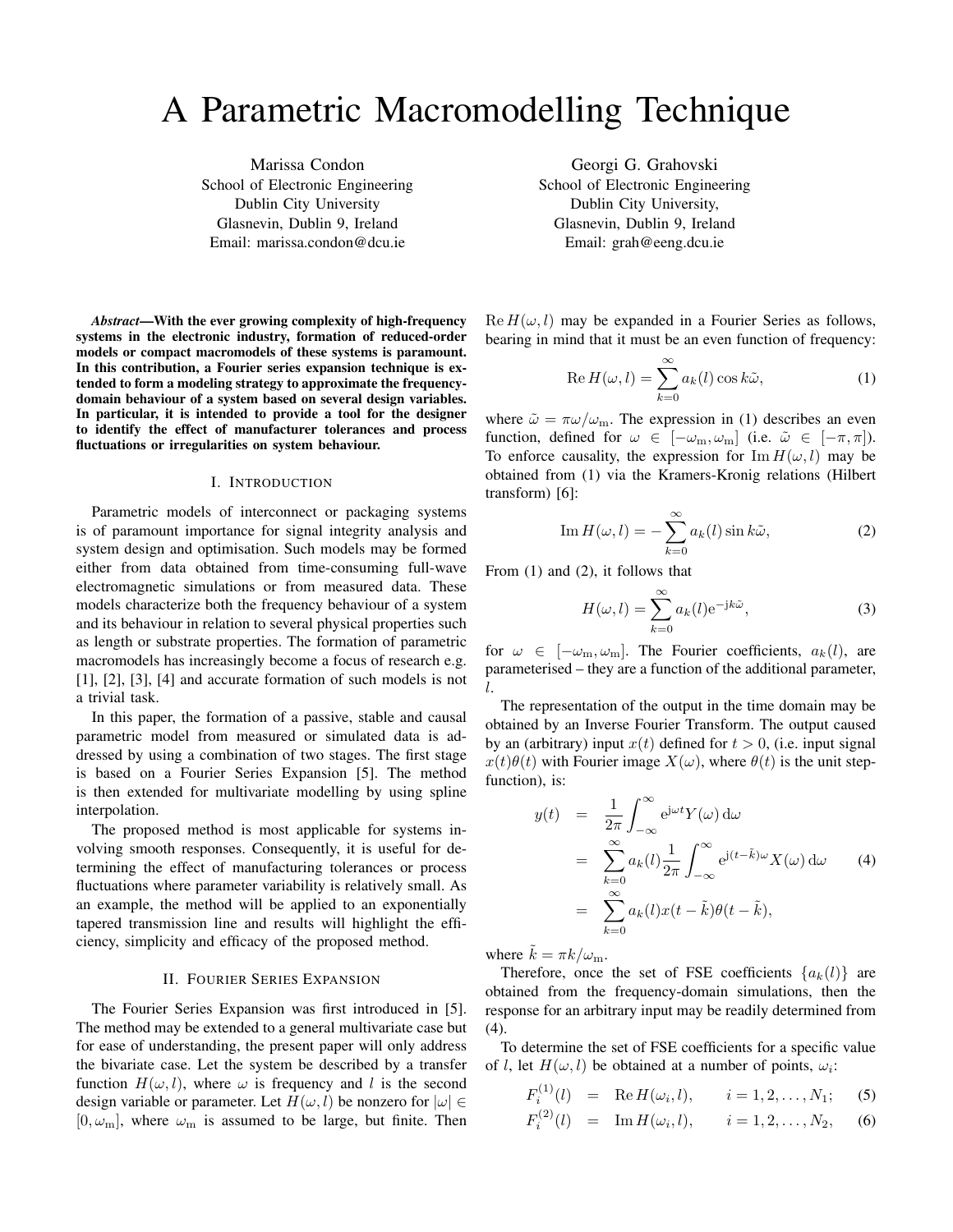where  $N_1$  is the number of real parts of the data points for each specific value of  $l$  and  $N_2$  is the corresponding number imaginary parts of the data points.

Let  $a(l)$  be the set of real coefficients  $a(l)$  $[a_0(l), a_1(l),..., a_N(l)]^T$ . Let  $M_{ik}^{(1)} = \cos k\tilde{\omega}_i$  and  $M_{ik}^{(2)} =$  $-\sin k\tilde{\omega}_i$ , where  $\tilde{\omega}_i = \pi \omega_i / \omega_m$ ,  $k = 1, \ldots, N$ . Then from (5) and (6):

$$
F^{(1)}(l) = M^{(1)}a(l) + E^{(1)};
$$
\n(7)

$$
F^{(2)}(l) = M^{(2)}a(l) + E^{(2)}.
$$
 (8)

Here,  $E^{(1,2)}$  represent the errors that arise due to limiting the summation in  $(1)-(4)$  to a finite number of terms, N. Eqns. (7) and (8) may be merged to yield:

$$
F(l) = Ma(l) + E \tag{9}
$$

with

$$
F(l) = \left[ \begin{array}{c} F^{(1)}(l) \\ F^{(2)}(l) \end{array} \right], \quad M = \left[ \begin{array}{c} M^{(1)} \\ M^{(2)} \end{array} \right], \quad E(l) = \left[ \begin{array}{c} E^{(1)} \\ E^{(2)} \end{array} \right]
$$

and the minimal error,  $E^T E$ , for (9) is achieved with:

$$
a(l) = (M^T M)^{-1} M^T F(l). \tag{10}
$$

## III. LAGUERRE BASIS

In [7] and [8], it is shown that the Fourier Series Expansion coefficients correspond to the Markov parameters of a discrete time system. This system has the form

$$
H(z) = \sum_{k=0}^{N} \eta_k z^{-k} = C(zI - A)^{-1}B + D \tag{11}
$$

where

$$
A = [e_2, e_3, \dots, e_N, 0], \quad B = [e_1],
$$
  

$$
C = [\eta_1, \eta_2, \eta_3, \dots, \eta_N], \quad D = [\eta_0],
$$

 $e_i$  denotes the  $i^{\text{th}}$  unit vector and 0 is a vector of zeros and  $N$  is the dimension of this discrete model. The sampling time of the discrete system is:

$$
T = \frac{\pi}{\omega_{\rm m}}.\tag{12}
$$

However, in [9], it is shown that the orthonormal expansion of a continuous transfer function  $G(s)$  in terms of a Laguerre basis is equivalent to a Taylor expansion inside the unit disk:

$$
G(s) = \sum_{k=0}^{N} G_k \Phi_k^{\alpha}(s) = \frac{1}{\sqrt{2\alpha}} \sum_{k=0}^{N} G_k \bar{z}^k,
$$
 (13)

where

$$
\Phi_{\alpha}^{k}(s) = \frac{\sqrt{2\alpha}}{s+\alpha} \left(\frac{s-\alpha}{s+\alpha}\right)^{k}, \quad (14)
$$

$$
\bar{z} = \frac{1}{z},\tag{15}
$$

$$
\bar{z} = \frac{s - \alpha}{s + \alpha}.\tag{16}
$$

The relationship in (16) is a variant of the familiar bilinear transform.  $\Phi_{\alpha}^{k}(s)$  is the Laplace Transform of the scaled Transform.  $\Psi_{\alpha}^{*}(s)$  is the Laplace Transform of the scaled<br>Laguerre function  $\phi_{\alpha}^{k}(s) = \sqrt{2\alpha}e^{-\alpha t}l_{k}(2\alpha t)$  and  $l_{k}(t)$  is the Laguerre polynomial. Therefore, comparing (11) and (13),

$$
\eta_k = \frac{G_k}{\sqrt{2\alpha}}, \quad \text{and} \quad \alpha = \frac{2}{T}.\tag{17}
$$

Therefore, the Fourier Series Expansion is equivalent to identification of the coefficients of a Laguerre basis for the complete system. A continuous version of the system representation in (11) may be formed by using the inverse bilinear transform.

## IV. STABILITY AND PASSIVITY

A truncated Fourier Series preserves stability [7]. However, a function represented by a truncated Fourier Series is not guaranteed to be positive real and hence, the corresponding system is not guaranteed to be passive [10]. To be passive, the transfer function of a system must be positive real [11]. However, it is possible to guarantee positive realness if the Cesàro average is taken into account  $[10]$ . The Cesàro average defined as:

$$
K_N(x) = \frac{1}{N+1} \sum_{k=0}^{N} \phi_n(x),
$$
\n(18)

where

$$
\phi_n(x) = \sum_{k=-n}^n c_k e^{jkx}
$$

is a Fourier series of a function  $\xi(x)$ . When  $\xi(x)$  is periodic, the Cesaro average will converge to  $\xi(x)$  as  $N \to \infty$ . To guarantee passivity, the function

$$
H(z) = \sum_{k=0}^{N} \eta_k e^{-jk\tilde{\omega}}
$$

is replaced by:

$$
H(z) = \sum_{k=0}^{N} \left(1 - \frac{k}{N+1}\right) \eta_k e^{-jk\tilde{\omega}}.
$$
 (19)

## V. SPLINE INTERPOLATION

To determine an efficient bivariate macromodel, cubic spline interpolation is employed to determine the coefficients  $a(l)$ between the known values. In general, the variation of the measured data  $H(\omega, l)$  with the design variables is smooth and small. Hence, cubic spline interpolation is adequate for identifying the Fourier Series coefficients,  $a(l)$ . Cubic spline interpolation with not-a-knot end conditions is employed.

# VI. EXAMPLE

The example selected is taken from [4] and is an exponential tapered transmission line. It is shown in Fig. 1.  $Z_0 = 50 \Omega$ and  $Z_L = 300 \Omega$ . The relative dielectric constant is  $\varepsilon_r = 2$ . The length of the line is varied as  $L \in [1 \text{ cm}, 2 \text{ cm}]$  over the frequency range [1 kHz, 50 MHz].

Fig. 2 shows the magnitude of the reflection coefficient,  $S_{11}$ , evaluated using a dense set of 80×200 data samples.